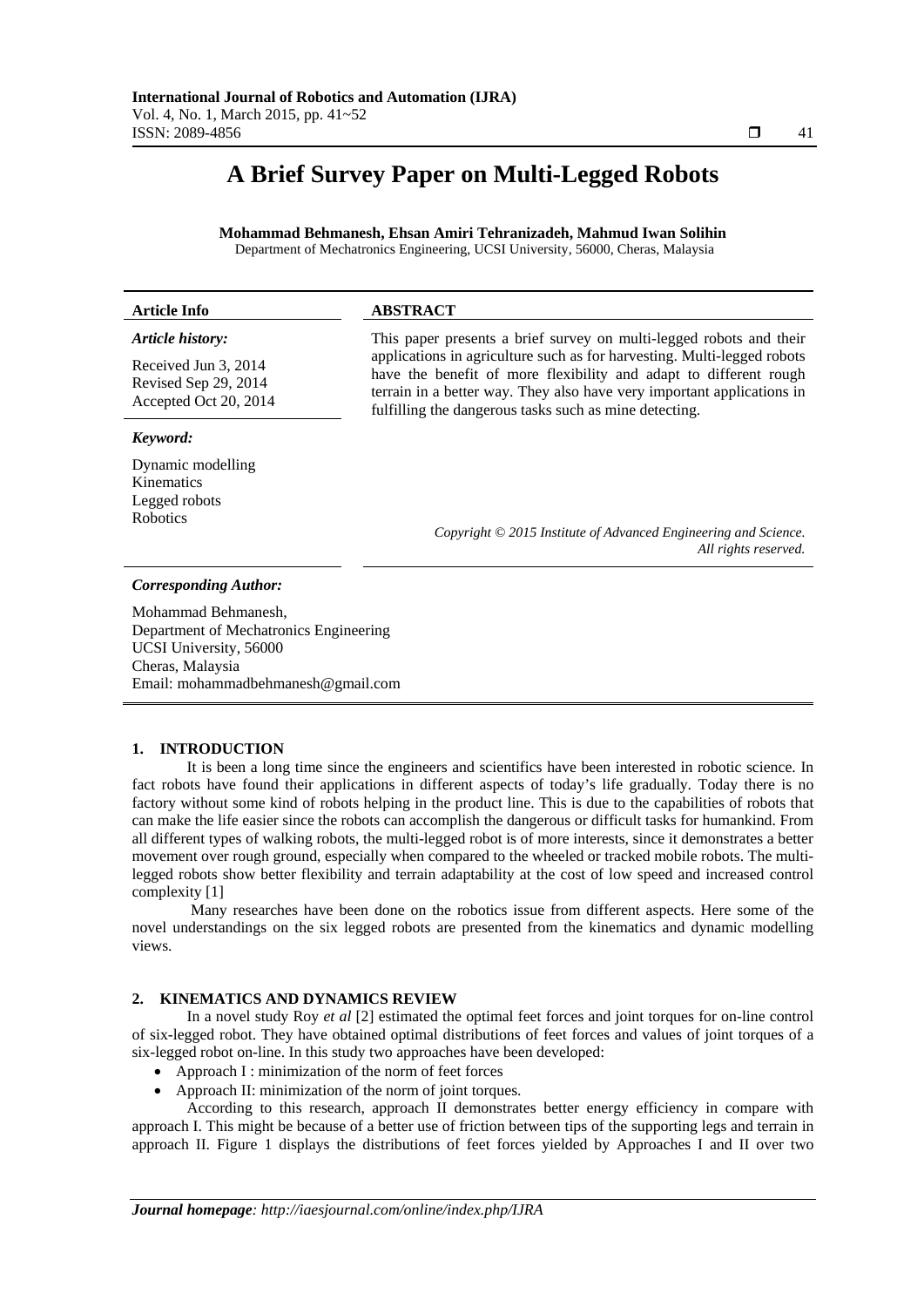

locomotion cycles. As it can be seen the forces are symmetrical in left and right legs because they are tolerating the same amount of forces when in the support phase.

Figure1. Distributions of feet forces obtained by Approaches 1 and 2 (in first phase, the legs: 2, 3 and 6 are on ground, whereas the legs: 1, 4, 5 are on ground in second phase).

Besides the two developed approaches in the previous paper, the energy consumption and stability of the robot have been studied by Roy *et al* [3]. In this study, the effects of walking parameters, like velocity, stroke and duty factors have been considered. The variations of average power consumption and specific energy consumption with the velocity and stroke are compared for four different duty factors.



Figure 2. Gait diagrams of the wave gait with duty factors (a)  $\beta = 1/2$ , (b)  $\beta = 2/3$ , (c)  $\beta = 3/4$  and(d)  $\beta = 5/6$ .

Figure 2 shows gait diagrams for different values of duty factors equal to 1/2, 2/3, 3/4 and 5/6. It is to be noted that the placement and lifting of a foot that is the period of support phase is shown by the darkened lines in gait diagrams. As it can be shown approach II is more energy efficient in compare with the approach I. Besides, approach II has entrusted less variation in joint torques of the robot compared with the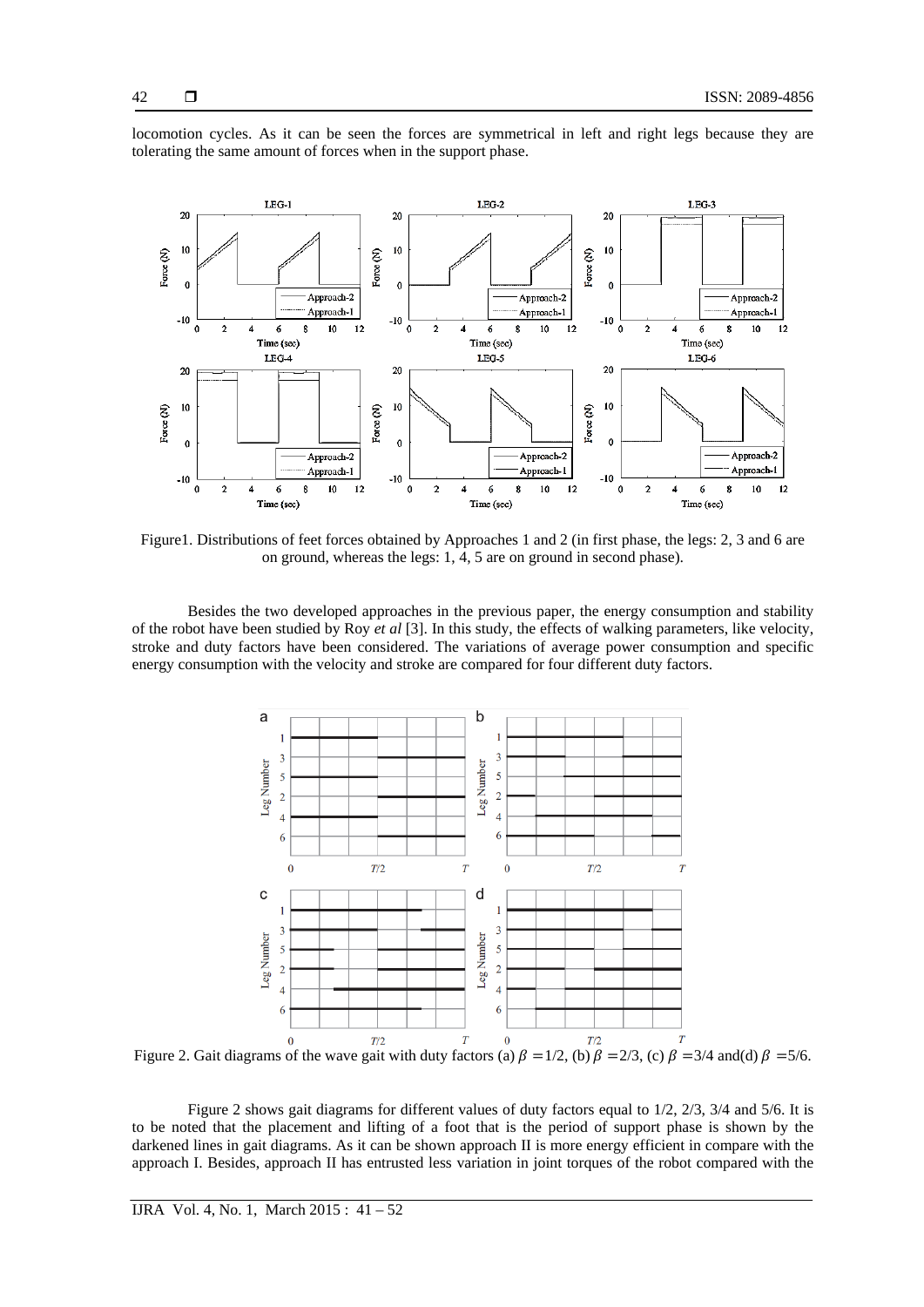43

approach I. Also, with the increase in duty factor, the maximum values of feet forces and joint torques demonstrate a decrease. In addition, the effect of velocity and stroke on the average power consumption and specific energy consumption has been studied. The results indicate that for all duty factors, average power consumption and specific energy consumption increase with the stroke at a particular velocity. Also, The NESM (Normalized Energy Stability Margin) increases with the increase in duty factor.

In another study, optimal gait for bio-inspired climbing robots using dry adhesion was investigated by Boscariol *et al* [4]. A quasi-static investigation has been undergone to solve inappropriate redistribution of forces in the preloading of the legs in climbing robots which can cause irreparable detachment of the robot from the vertical surface.



Figure 3. Optimal posture for a vertical wall: leg 1 lifted.

The optimal posture of the robot in a vertical terrain is shown in Figure 3 when only 5 legs are supporting it. The red color leg in Figure 3 is in swing phase. As a result when the center of mass is close to the front legs and the hind legs are extended then the optimal posture is achieved. In addition, the optimal posture has the benefit of a 35% reduction in total cost.

Also Roy *et al* [5] analyzed the energy consumption of a six-legged robot during its turning motion over a flat terrain. For this study they considered the gait parameters on energy consumption and stability of the robot. The results indicate that as it was expected increment in angular velocity increases the average power consumption for a particular value of duty factor. Besides, for all duty factors both the specific resistance and the average power consumption increase with angular stroke at a given angular velocity.

| Duty Factor $(\beta)$                                                      | Average of the squares of joint torques<br>(N.m <sup>2</sup> ) |             |  |  |  |
|----------------------------------------------------------------------------|----------------------------------------------------------------|-------------|--|--|--|
|                                                                            | Approach I                                                     | Approach II |  |  |  |
| 1/2                                                                        | 7.2513                                                         | 4.0773      |  |  |  |
| 2/3                                                                        | 5.5217                                                         | 2.9939      |  |  |  |
| 3/4                                                                        | 4.9860                                                         | 2.6133      |  |  |  |
| 5/6                                                                        | 4.5577                                                         | 2.2946      |  |  |  |
| Angular stroke = $8 \text{deg.}$ , Angular velocity = $2 \text{ deg./sec}$ |                                                                |             |  |  |  |
| Height of trunk body = $0.13$ m, Turning radius = 1m                       |                                                                |             |  |  |  |

Table 1 Average value of the squares of joint torques during turning motion with different duty factors.

Table 1 shows the average values of the squares of joint torques of the robot for generating waveturning gait patterns with various duty factors, as obtained by approaches I and II. Results indicate that for both approaches the increment in duty factors gives the increment in the average value of the squares of joint torques during one complete locomotion cycle.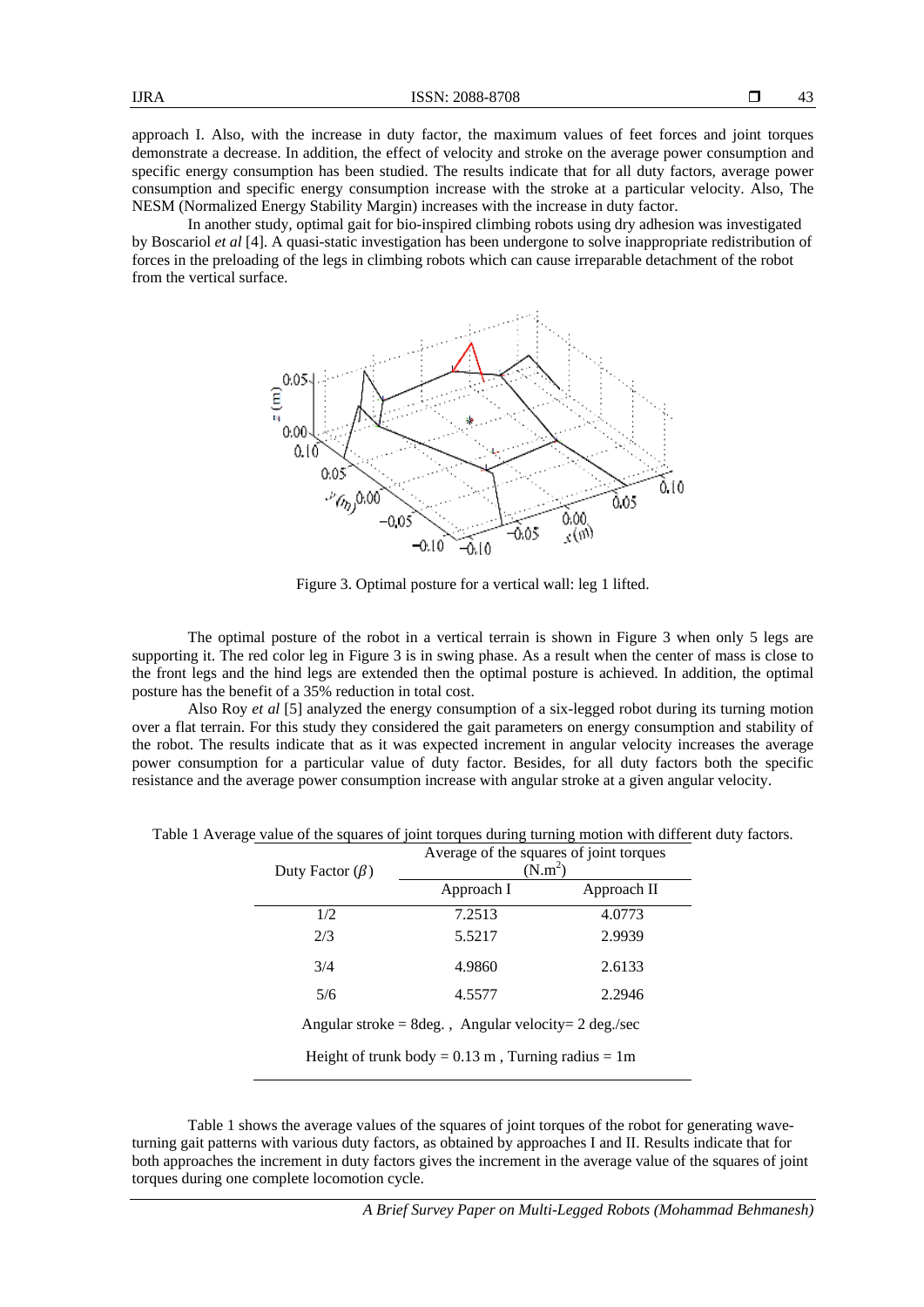In addition, Roy *et al* [6] predicted stability margin and energy consumption in turning gaits of sixlegged robots by using soft computing-based expert systems. They developed four different soft computingbased expert systems (that is, Approaches 1 through 4) for predicting specific energy consumption and stability margin for turning motion of a six-legged robot. Approach 1 is back propagation algorithm- turned multiple adaptive neuro-fuzzy inference system, while approach 2 is GA-tuned multiple adaptive neuro-fuzzy inference system then approach 3 is GA-tuned coactive neuro-fuzzy inference system (GACANFIS), finally the approach 4 is GA-tuned back-propagation neural network (GABPNN). By comparing these four approaches, it is observed that approach 2 demonstrates a better accuracy in predictions. This might be because of a GA in place of BP algorithm and using two separate ANFIS structures for the two outputs. For the generalized bell-shaped membership function distributions, the membership values are calculated as follows:

$$
\mu_i\left(I_k\right) = \frac{1}{1 + \left(\left(\frac{I_k - c_i}{a_i}\right)^2\right)^{b_i}}\tag{1}
$$

Where  $I_k$  is the input, and  $a_i$ ,  $b_i$  and  $c_i$  are the parameters of the membership function for *i*th linguistic term corresponding to an input.



Figure 4. Bell-shaped membership function distributions for the input variables: (a) angular velocity ( $\omega$ ), (b) angular stroke  $(\varphi)$ , and (c) duty factor  $(\beta)$ .

In another study, Wang *et al* [7] did the mobility analysis on the typical gait of a radial symmetrical six-legged robot. Three types of six-legged robots are studied; one is the insect-wave gait, second is mammal-kick gait and third is insect-mammal mixed gait. It can be observed from the Figure 5 that the mammal-kick gait consumes more energy in compare with the two other gaits. The consumption of energy by the insect-wave gait increases by the increment of turning angle. Also energy consumptions of the dynamics modelling are compared as shown in Figure 6. This theoretical analysis indicates that the energy consumption of the robot in the mammal-kick decreases, in the insect wave gait increases and it stays constant with the insect-mammal mixed gait as a function of increasing the turning angle.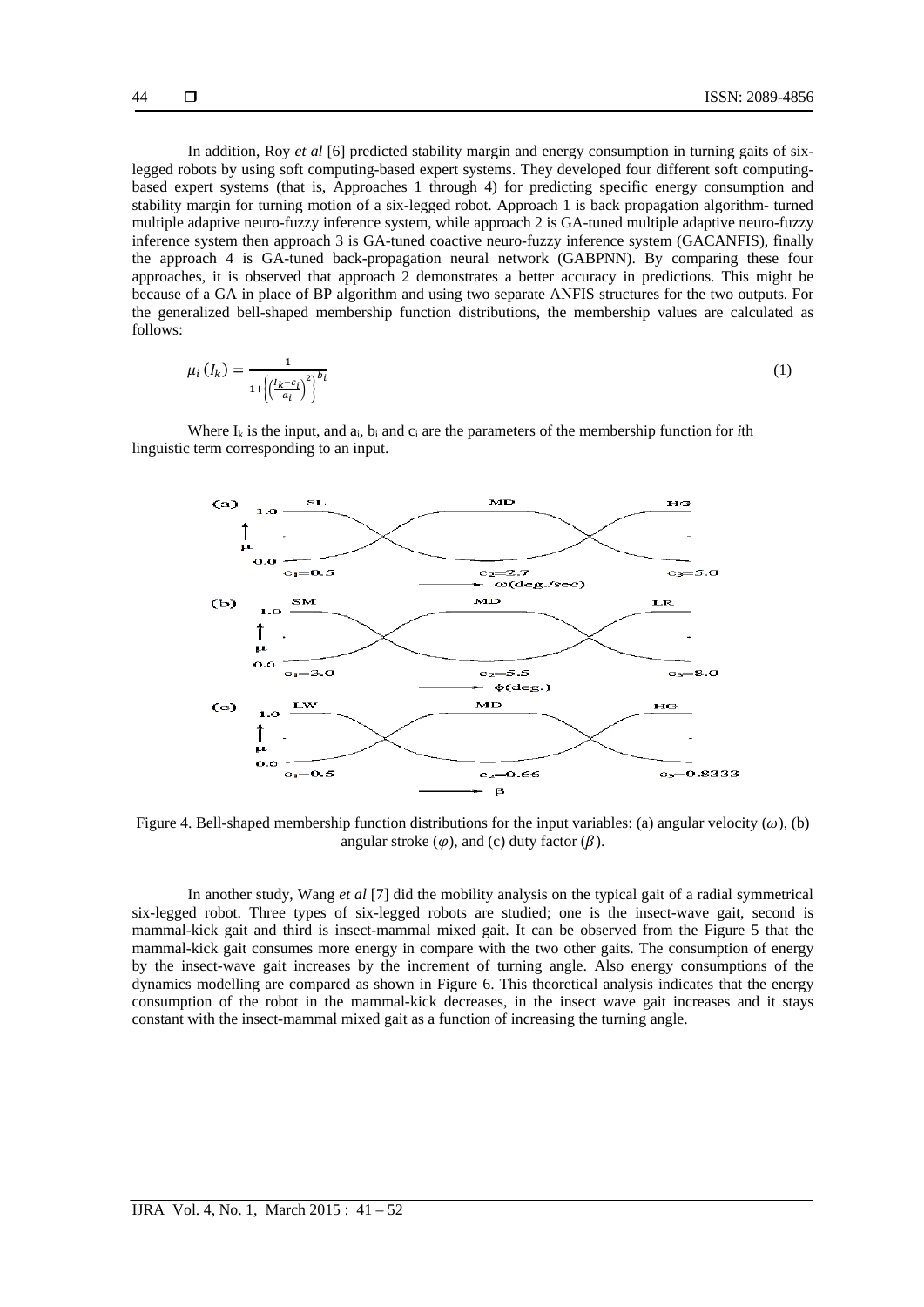

Figure 5. Energy consumption of three gaits by ADAMS simulation (two strides: 0.08 m and 0.10 m).



Figure 6. Energy consumption of three gaits calculated through our dynamics model (strides: 0.08 m).

In a research by Huang and Nonami [8] high instrumentation technologies for mine detection was developed. Furthermore they studied mine detection strategies using measuring equipment mounted on walking robots based on six-legged teleoperated high technology. Their robot named COMET-I can walk slowly at speed 100–200 m per hour with precise detection mode using six metal detectors.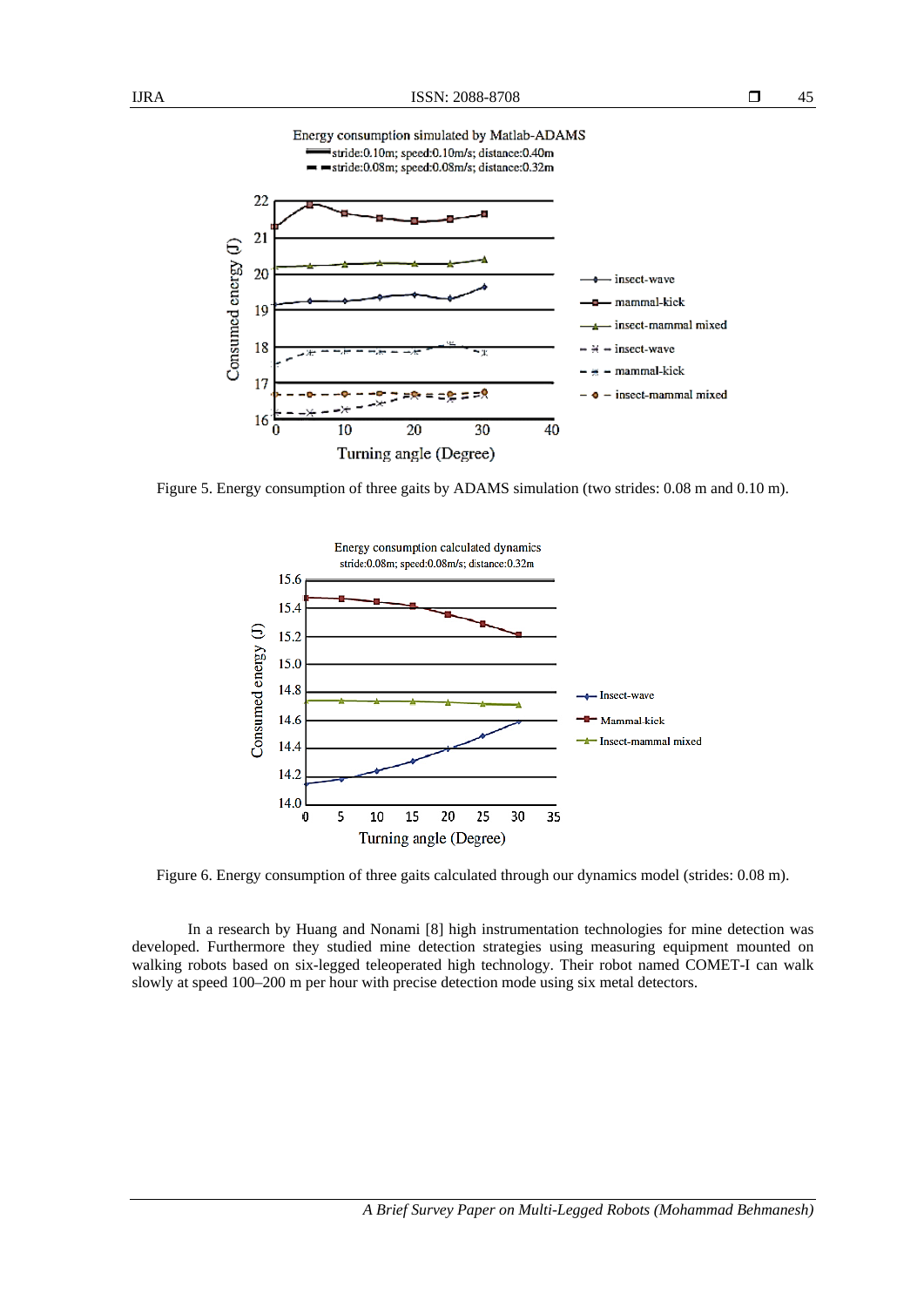

Figure 7. Control system with hybrid position/force neuro controller.

They propose a hybrid neuro control system with position and force control system as shown in Figure 7. In addition, COMET-1 can move 24 h a day and responses of scanning mock mine using the radar sensor night using IR camera. Therefore, the detected area will increase with using radar sensor for nights and metal detector for days from 2000 to 4000  $m^2$ a day

Mine detection by robots has been of interests for many researchers, such as Gonzalez de Santos *et al* [9]. They developed a walking robot which carries sensors for detecting and locating the mines in an efficient way. This system benefits from many tools to create a databases of potential alarms and equip the operator with proportional images and graphs by which this system dominates the drawbacks of previous mine detector legged robots, such as weight, speed, omnidirectionality and efficiency.

On the other hand, the robots have applications not only on the ground but also under the sea, Shim *et al* [10] studied a multi-legged subsea robot system in consideration of mobility and agility. By this research, they successfully derived the dynamic and torque constraint equations. In table 2 the mobility and agility of six-legged robot considering different environment is demonstrated, these data are derived based on the mathematical framework with the dynamic and constraint equations to calculate the acceleration bound of body center.

| Class                        |                        | Ground case         |               | Underwater case      |                |
|------------------------------|------------------------|---------------------|---------------|----------------------|----------------|
|                              |                        | Minimum             | Maximum       | Minimum              | Maximum        |
| Mobility $(m/s^2)$           | X                      | $-33.96$            | 33.96         | $-48.78$             | 4.78           |
|                              | V                      | $-31.04$            | 31.04         | $-26.7$              | 26.7           |
|                              | Z                      | $-19.62$            | 65.46         | $-15.62$             | 61.35          |
| Agility ( $\text{rad/s}^2$ ) | $W_{x}$                | $-110.4$            | 110.4         | $-99.25$             | 37.24          |
|                              | $W_{v}$<br>$W_{\rm z}$ | $-77.2$<br>$-94.59$ | 77.2<br>94.59 | $-70.78$<br>$-86.04$ | 70.78<br>86.04 |

Table 2. Mobility and agility of six-legged robot considering different environment

In a novel study, Pratihar *et al* [11] established the optimal path with gait generations of a six legged robot by means of a GA-fuzzy approach. For this aim, the six-legged robot should do the following tasks optimally, in the shortest travelling time: first it should move along straight line paths, and then take sharp circular turns and finally cross-ditches. A GA helps the robot to find the proper rules from the different codes, therefore, the robot can find its path and gait simultaneously in an optimal way which means with the maximum average kinematic margin of the ground legged, while minimum number of legged are on the ground and meanwhile the travelling time is minimum as well.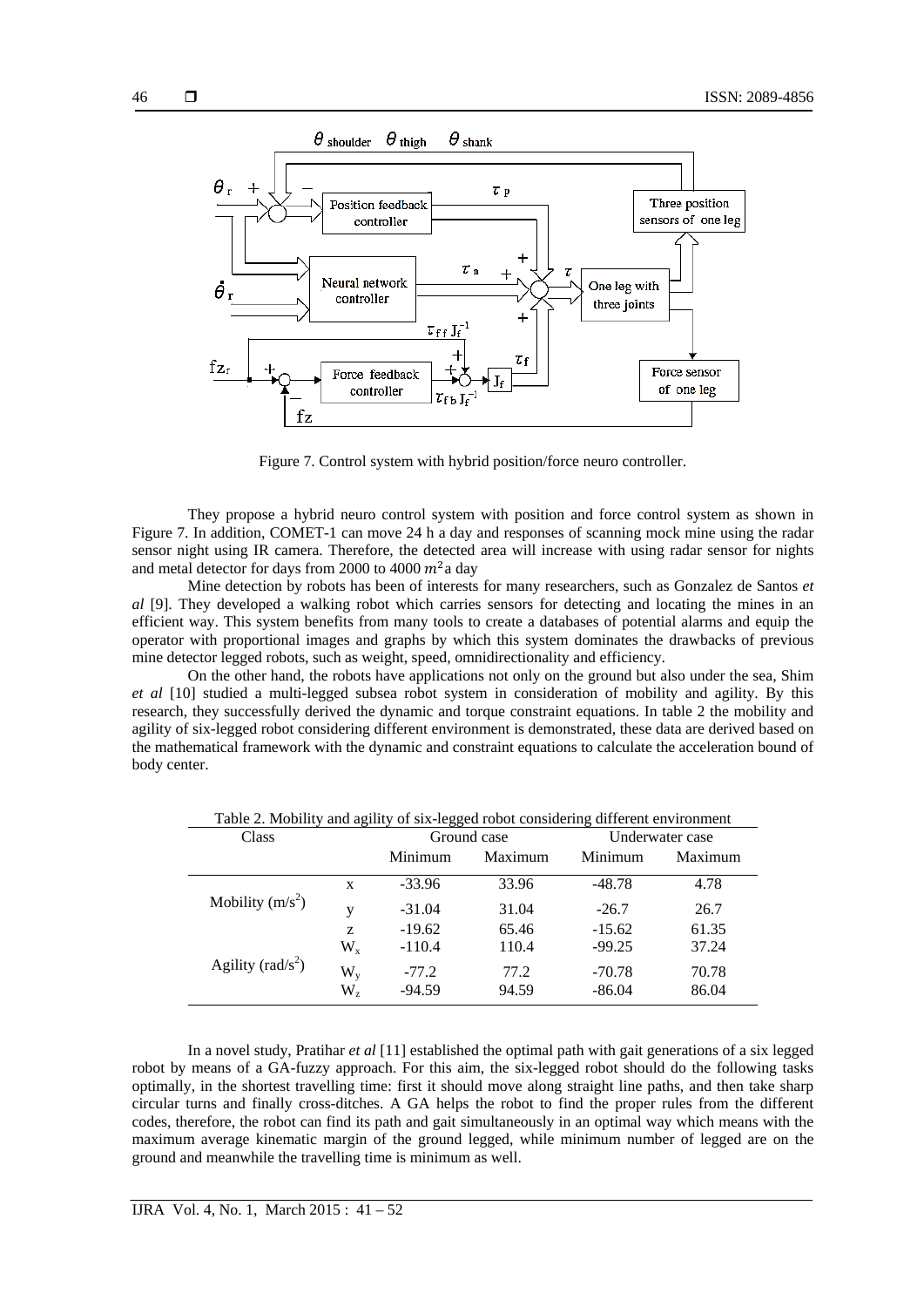Besides, Chen and Lan [12] did the simulation and stiffness analysis for hexapod machines. They successfully derived very detailed results which help for calculating the instantaneous stiffness matrix and the deflection of the end-effector of the 6–6 hexapods, for an easy adaption. Furthermore the simulation validates the correction of the mathematics and calculation results.

On the correction capability of a deployed tape-spring hexapod Aridon *et al* [13] predicted the dynamic behaviour of a tape-spring hexapod using two experimental and numerical approaches. This research determines that an additional DOF by using flexural blades is not necessary due to the flexibility feature of tape-springs.

Furthermore, Yang [14] studied the hexapod robots with a locked joint failure considering the fault tolerance. The failure results in a serious mobility loss. This research indicates that this failure does not affect the stability of a gait however it imposes the workplace of the failed leg. The solution that they have introduced is that the hexapod should discontinue the movement of the body with respect to leg swing while the damaged leg is swung passively by the translation of the body.

Climbing robots have been of a great interest as well as the other types of robots, since they have the capabilities of moving on the large buildings or in the places where is dangerous for human. Therefore a research on legged climbing robot which has the application as maintenance in hazardous environments was done by Luk *et al* [15]. This robot is named Robug IIs and has insect-like structure which can move in a variety of the terrain. Their method successfully was applied and the results indicate a smooth and accurate movement of the robot, which the GA- fuzzy functions are shown in Figure 8.



Figure 8. The membership functions after GA optimization.

In another study, for improving the speed control part Yu *et al* [16] studied the modelling and control of a single-legged robot. They aimed to provide a better method to determine the control parameters. A comparison between the proposed method and the Raibert method showed that the proposed control method is valid and feasible while being easy to achieve and high precision.

In addition Aiyama *et al* [17], investigated the cooperative transportation by two four-legged robots. Their strategy is that the robots should move autonomously while cooperate to transport an object over a high place or rough terrain. For this aim they adopt a method by which the robots get information only with implicit communication.

In an interesting study, Martín *et al* [18] combined a fuzzy-Markov method and a population of extended Kalman filters to localize the legged robots. They developed a new approach in case of a strong efficiency requirement which is robot vision-based self-localization in dynamic and noisy environments for legged robots. The results indicate that this new approach is suitable for the RoboCup conditions. This new approach benefits from robust in noisy environments, converging from scratch and recovering from kidnapping.

Meanwhile, Anshar and Williams [19] studied another approach that is fast learn-to-walk for four legged robots. This approach aims to decrease the wear and tear of robot motors, joints and other hardware. They run several tests based on the standard GA and the results can be seen in Figure 9.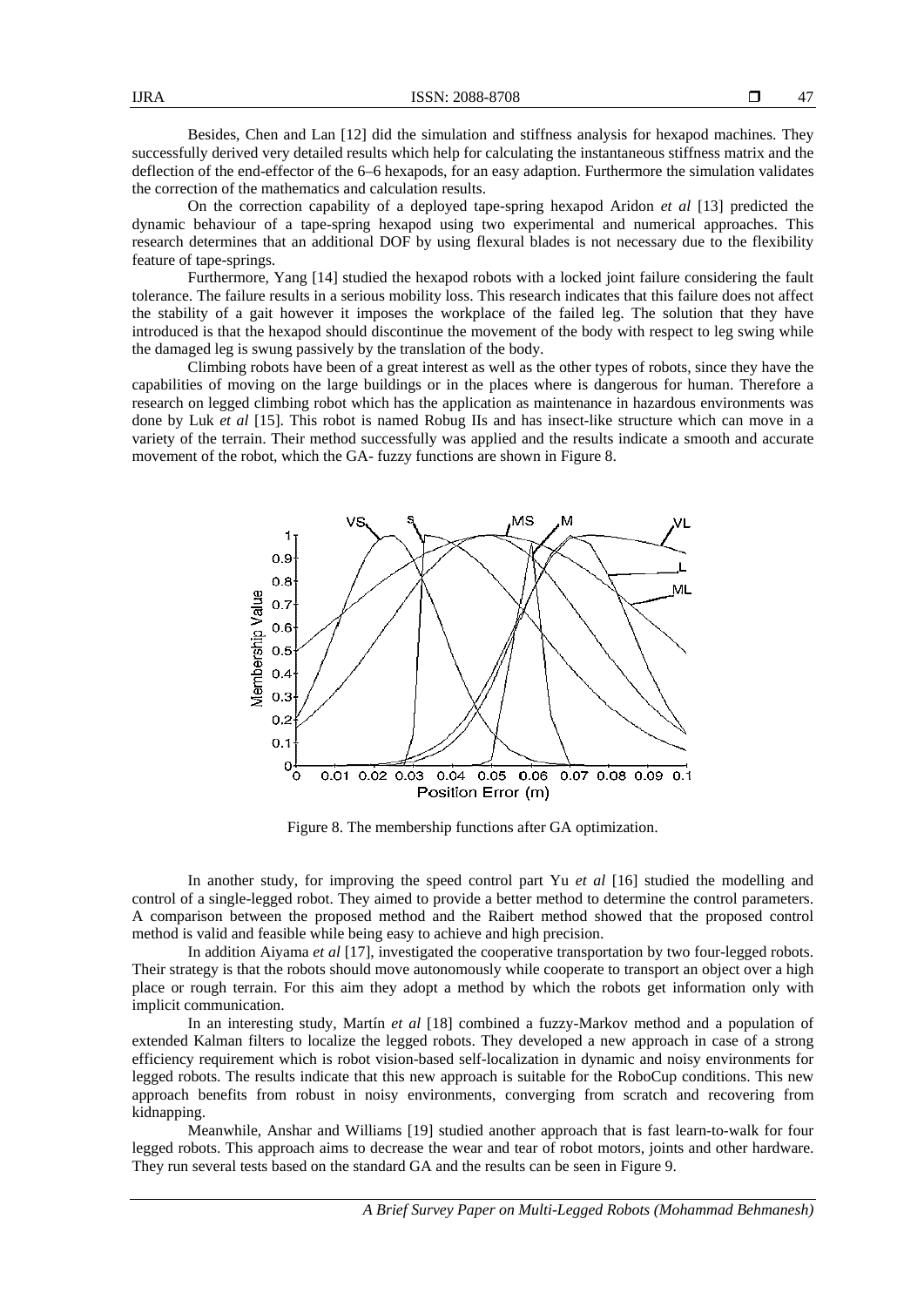

Figure 9. Speed vs generation based on standard GA.

Their research determines that the extended GA is performing better than fitness-driven search and standard GA, because in extended GA the incorrect parameters can be prevented.

Also, Kumar K *et al*[20] used MATLAB and Simulink to do dynamic modelling and simulation of a four-legged jumping robot with compatible legs. According to their simulation, the robot can run at a speed of 1.5 m/s approximately, furthermore their simulation was animated to give a clear understanding of the running cycle. A PD control algorithm was implemented to the simulated model to control the forward speed.

Since it is very important to know the exact location of a robot especially in tasks such as mine detecting, Cobano *et al* [21] developed DGPS (Differential Global Positioning System) antenna and the DGPS receiver system for SILO4 (Figure 10) legged robot.



Figure 10. The SILO4 system.

The experiments showed that the data acquired of the electromagnetic compass in concern with the odometry data can achieve the adequate assessment of the robot's position. This paper determines that the position of the robot in outdoor environment can be located with an accuracy of about  $\pm 20$  mm.

In addition, the robots have found their application in the agricultural industry, such as harvesting. Design and control of an apple harvesting robot was studied by De-An *et al* [22]. They successfully designed a robot (Figure 11) which has the capabilities to detect, locate and pick the fruit with no damage on the fruit or the tree. For detection and localizing the fruit, a vision-based module is used by the robot, and for approaching and picking the fruits, a control system consisted of manipulator and the end-effector is used.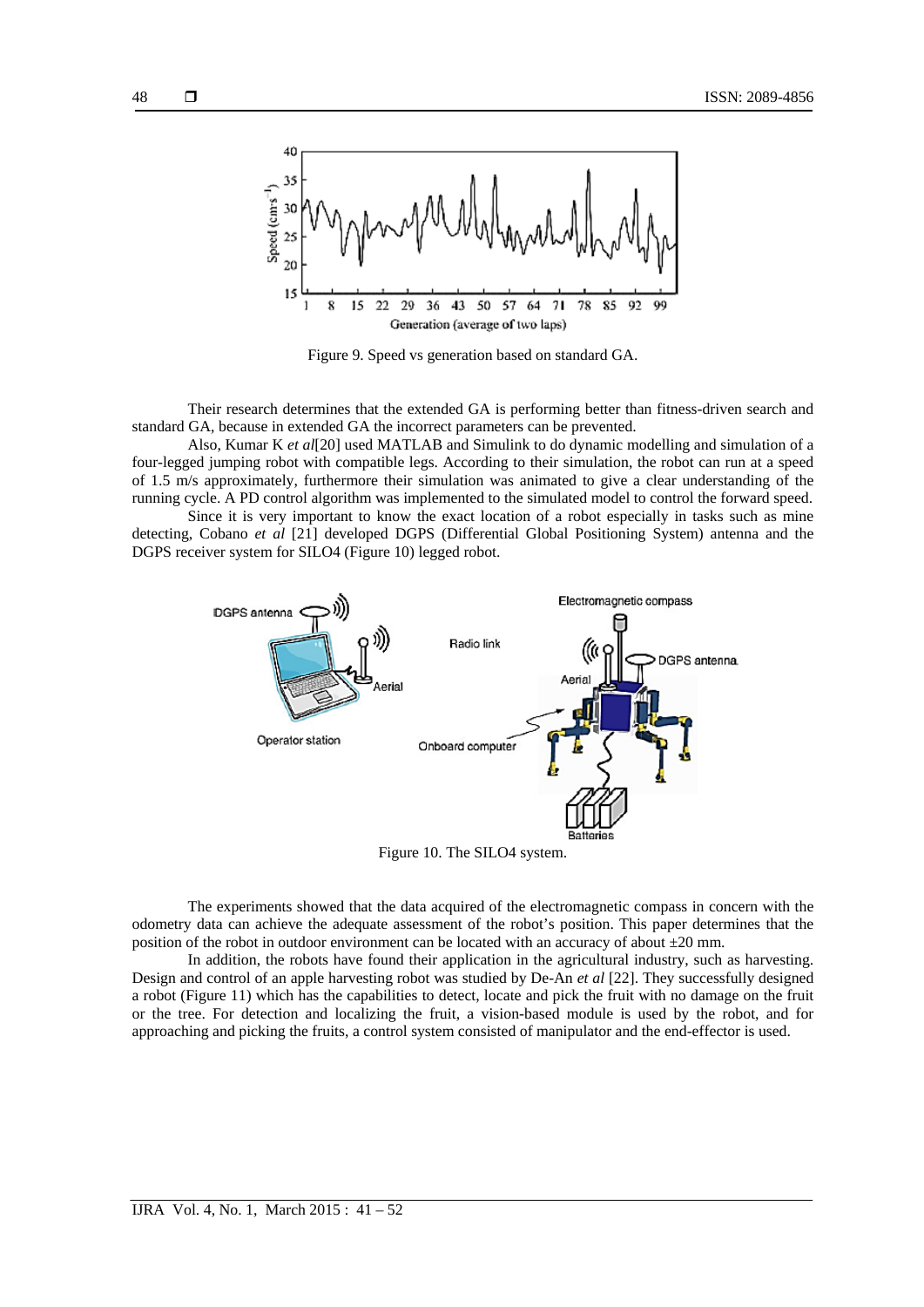

Figure 11**.** Harvesting experiments in an orchard.

Also, Ji *et al* [23] investigated a guide system for apple harvesting by means of and automatic vision system. Their simulation on Visual C++ indicates that using SVM (Support Vector Machine) for apple harvesting results in a higher recognition rate than using only the shape or color characteristics of the fruit, besides the harvesting time in this method is shorter.

Furthermore, the robots have application in the harvesting not only for the tree fruits but also for the field fruits such as strawberry. Hayashi *et al* [24] evaluated a robot for harvesting strawberry in a field. The robot was successfully designed with the abilities to operate at nights, handle peduncle and sharing tasks with human workers.

In addition, Rath and Kawollek [25] investigated a *Gerbera Jamesonii* (kind of flower) harvesting robot. This robot detects the pedicels by images of one camera, then a three-dimensional modeling of cutflower pedicels are performed, by means of using the second camera images. Analyzing both images from camera enables the automatic harvesting by almost 97% of correct harvesting.

A survey of design aspects and technologies for climbing robots was undergone by Schmidt and Berns [26] since it is still an unsolved problem. They examined the applications and requirements for robot locomotion as well as for attraction to the vertical structures are discussed. Their results indicate that so far there is no system which could meet the given requirements. Only for a specific setup or certain environments there are special solutions for robotic prototypes.

In a wonderful study, Zhang et al 2014 [27] developed a bionic hexapod robot for walking on unstructured terrain. In this paper, they explained in details the designed methodology and control system of the aforementioned robot, HITCR-II. The Figure12 shows the structure of the robot trunk.



Figure 12. The structure of HITCR-II trunk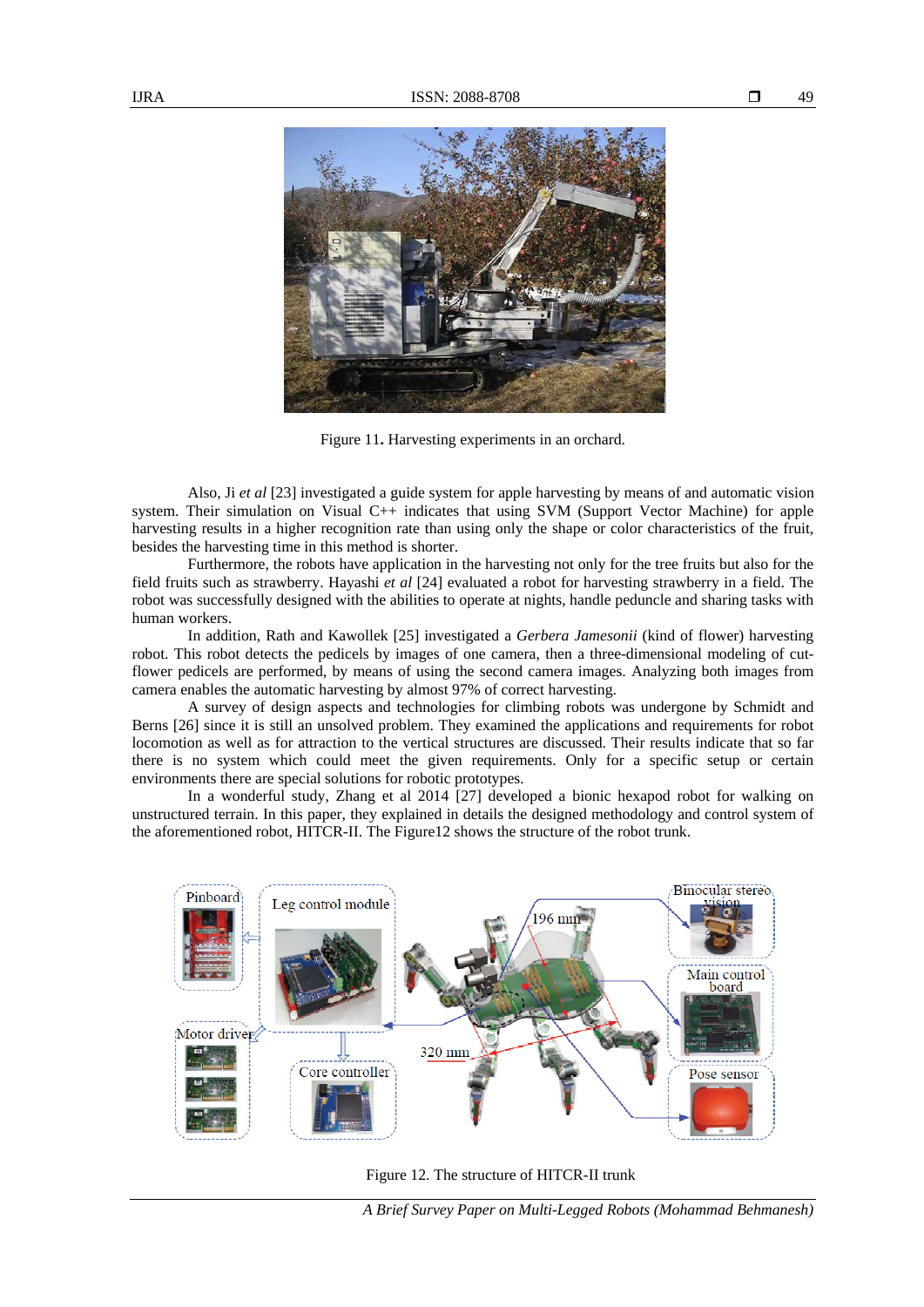They optimized the structure parameters, then analyzed the relationship between dexterity and stability margin. The simulation and experiment results indicate that the robot is capable of walking on the unstructured terrain.

Recently the number of papers for designing a robot has increased, for instance Pa and Wu [28] have published their novel design experiment of a hexapod robot with a servo control and a man-machine interface. As shown in Figure 13. The gait sequences of the robot were well designed. Their experiment determines that the hexapod robot is capable of walking and the highly sensitive detection of obstacles.



Figure 13 Gait sequence of the hexapod robot.

While in another study, an underwater hexapod robot AQUA was simulated by Georgiades et al 2009 [29]. The motion of the robot based on its paddle oscillation was simulated. Then the simulation results were applied on the experimental robot, the results were to improve the movement of the robot underwater by having a better force and torque distribution according to the paddle oscillation.

Also, dynamic analysis of a hexapod robot was carried out using the concept of multibody dynamics by Mahapatra et al [30]. They benefited from CAD, ADAMS and CATIA softwares to do the analysis. The results indicate that retraction phase requires much higher torque than protraction phase for all the joints. It is because of the weight of the trunk body carried out by the legs.

In addition, the reconfiguration of the six-legged robot is optimized by using hexa-quad transformation [31]. They proposed this method for a certain situations that a leg can do the other legs tasks and some legs are disabled. They successfully simulated in real time and verified the result numerically.

#### **3. CONCLUSION**

In this paper, a short review on multi-legged robots as well as some applications has been done. It has been understood that the legged robot have so much benefits and more flexibility compared to other types of robots. They also are capable of moving in rough terrain. Furthermore, for risky and dangerous tasks such as mine detection, or for tall buildings and underwater tasks they are very good options. In some research it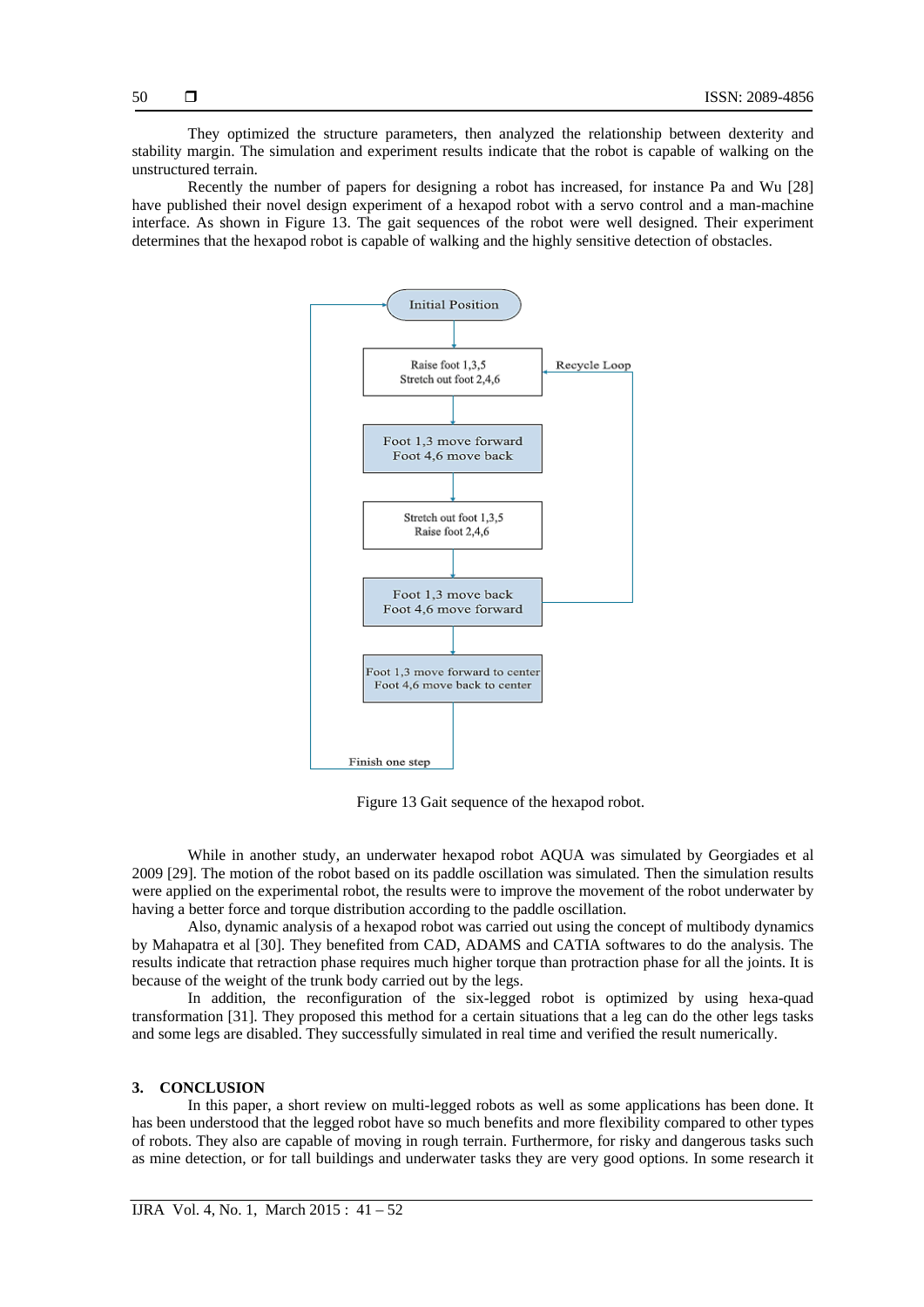was determined that the position of the robot in outdoor environment can be located with an accuracy of about ±20 mm. Also some solutions were given in some papers for the locked joint failure.

#### **REFERENCES**

- [1] S.M. Song and K.J.Waldron, "Machines That Walk: The Adaptive Suspension Vehicle", *The MIT Press, Cambridge, Massachusetts, 1989.W. K. Chen, Linear Networks and Systems (Book style). Belmont, CA: Wadsworth*, pp. 123135, 1993.
- [2] Shibendu Shekhar Roy, Ajay Kumar Singh, Dilip Kumar Pratihar, "Estimation of optimal feet forces and joint torques for on-line control of six-legged robot," *Robotics and Computer-Integrated Manufacturing*, Volume 27, Issue 5, October 2011, Pages 910-917, ISSN 0736-5845, 10.1016/j.rcim.2011.03.002.
- [3] Shibendu Shekhar Roy, Dilip Kumar Pratihar, "Dynamic modeling, stability and energy consumption analysis of a realistic six-legged walking robot," *Robotics and Computer-Integrated Manufacturing*, Volume 29, Issue 2, April 2013, Pages 400-416, ISSN 0736-5845, 10.1016/j.rcim.2012.09.010.
- [4] Paolo Boscariol, Michael A. Henrey, Yasong Li, Carlo Menon, "Optimal Gait for Bioinspired Climbing Robots Using Dry Adhesion: A Quasi-Static Investigation," *Journal of Bionic Engineering*, Volume 10, Issue 1, January 2013, Pages 1-11, ISSN 1672-6529, 10.1016/S1672-6529(13)60193-6.
- [5] Shibendu Shekhar Roy, Dilip Kumar Pratihar, "Effects of turning gait parameters on energy consumption and stability of a six-legged walking robot," *Robotics and Autonomous Systems*, Volume 60, Issue 1, January 2012, Pages 72-82, ISSN 0921-8890, 10.1016/j.robot.2011.08.013.
- [6] Shibendu Shekhar Roy, Dilip Kumar Pratihar, "Soft computing-based expert systems to predict energy consumption and stability margin in turning gaits of six-legged robots," *Expert Systems with Applications*, Volume 39, Issue 5, April 2012, Pages 5460-5469, ISSN 0957-4174, 10.1016/j.eswa.2011.11.039.
- [7] Zhiying Wang, Xilun Ding, Alberto Rovetta, Alessandro Giusti, "Mobility analysis of the typical gait of a radial symmetrical six-legged robot," *Mechatronics*, Volume 21, Issue 7, October 2011, Pages 1133-1146, ISSN 0957- 4158, 10.1016/j.mechatronics.2011.05.009.
- [8] Qing-Jiu Huang, Kenzo Nonami, "Humanitarian mine detecting six-legged walking robot and hybrid neuro walking control with position/force control," *Mechatronics*, Volume 13, Issues 8–9, October 2003, Pages 773-790, ISSN 0957-4158, 10.1016/S0957-4158(03)00002-3.
- [9] P. Gonzalez de Santos, J.A. Cobano, E. Garcia, J. Estremera, M.A. Armada, "A six-legged robot-based system for humanitarian demining missions," *Mechatronics*, Volume 17, Issue 8, October 2007, Pages 417-430, ISSN 0957- 4158, 10.1016/j.mechatronics.2007.04.014.
- [10] Hyungwon Shim, Bong-Huan Jun, Pan-Mook Lee, "Mobility and agility analysis of a multi-legged subsea robot system," *Ocean Engineering*, Volume 61, 15 March 2013, Pages 88-96, ISSN 0029-8018, 10.1016/j.oceaneng.2013.01.001.
- [11] Dilip Kumar Pratihar, Kalyanmoy Deb, Amitabha Ghosh, Optimal path and gait generations simultaneously of a six-legged robot using a GA-fuzzy approach, Robotics and Autonomous Systems, Volume 41, Issue 1, 31 October 2002, Pages 1-20, ISSN 0921-8890,
- [12] J. Chen, F. Lan, "Instantaneous stiffness analysis and simulation for hexapod machines," *Simulation Modelling Practice and Theory*, Volume 16, Issue 4, April 2008, Pages 419-428, ISSN 1569-190X
- [13] G. Aridon, L. Blanchard, A. Allezy, D. Rémond, R. Dufour, "On the correction capability of a deployed tape-spring hexapod," *Mechanism and Machine Theory*, Volume 43, Issue 8, August 2008, Pages 1009-1023, ISSN 0094-114X
- [14] Jung-Min Yang, "Tripod gaits for fault tolerance of hexapod walking machines with a locked joint failure," *Robotics and Autonomous Systems*, Volume 52, Issues 2–3, 31 August 2005, Pages 180-189, ISSN 0921-8890,
- [15] Bing L. Luk, David S. Cooke, Stuart Galt, Arthur A. Collie, Sheng Chen, "Intelligent legged climbing service robot for remote maintenance applications in hazardous environments," *Robotics and Autonomous Systems*, Volume 53, Issue 2, 30 November 2005, Pages 142-152, ISSN 0921-8890
- [16] Xiaowen Yu, Chenglong Fu, Ken Chen, "Modeling and Control of a Single-legged Robot," *Procedia Engineering*, Volume 24, 2011, Pages 788-792, ISSN 1877-7058,
- [17] Y Aiyama, M Hara, T Yabuki, J Ota, T Arai, "Cooperative transportation by two four-legged robots with implicit communication," *Robotics and Autonomous Systems*, Volume 29, Issue 1, 31 October 1999, Pages 13-19, ISSN 0921-8890,
- [18] Francisco Martín, Vicente Matellán, Pablo Barrera, José M. Cañas, "Localization of legged robots combining a fuzzy-Markov method and a population of extended Kalman filters," *Robotics and Autonomous Systems*, Volume 55, Issue 12, 31 December 2007, Pages 870-880, ISSN 0921-8890, 10.1016/j.robot.2007.09.006.
- [19] Muh. Anshar, Mary-Anne Williams, "Extended Evolutionary Fast Learn-to-Walk Approach for Four-Legged Robots," *Journal of Bionic Engineering,* Volume 4, Issue 4, December 2007, Pages 255-263, ISSN 1672-6529
- [20] Ganesh Kumar K., Pushparaj Mani Pathak, "Dynamic modelling & amp; simulation of a four legged jumping robot with compliant legs," *Robotics and Autonomous Systems*, Volume 61, Issue 3, March 2013, Pages 221-228, ISSN 0921-8890
- [21] J.A. Cobano, J. Estremera, P. Gonzalez de Santos, "Location of legged robots in outdoor environments," *Robotics and Autonomous Systems*, Volume 56, Issue 9, 30 September 2008, Pages 751-761, ISSN 0921-8890
- [22] Zhao De-An, Lv Jidong, Ji Wei, Zhang Ying, Chen Yu, "Design and control of an apple harvesting robot," *Biosystems Engineering*, Volume 110, Issue 2, October 2011, Pages 112-122, ISSN 1537-5110